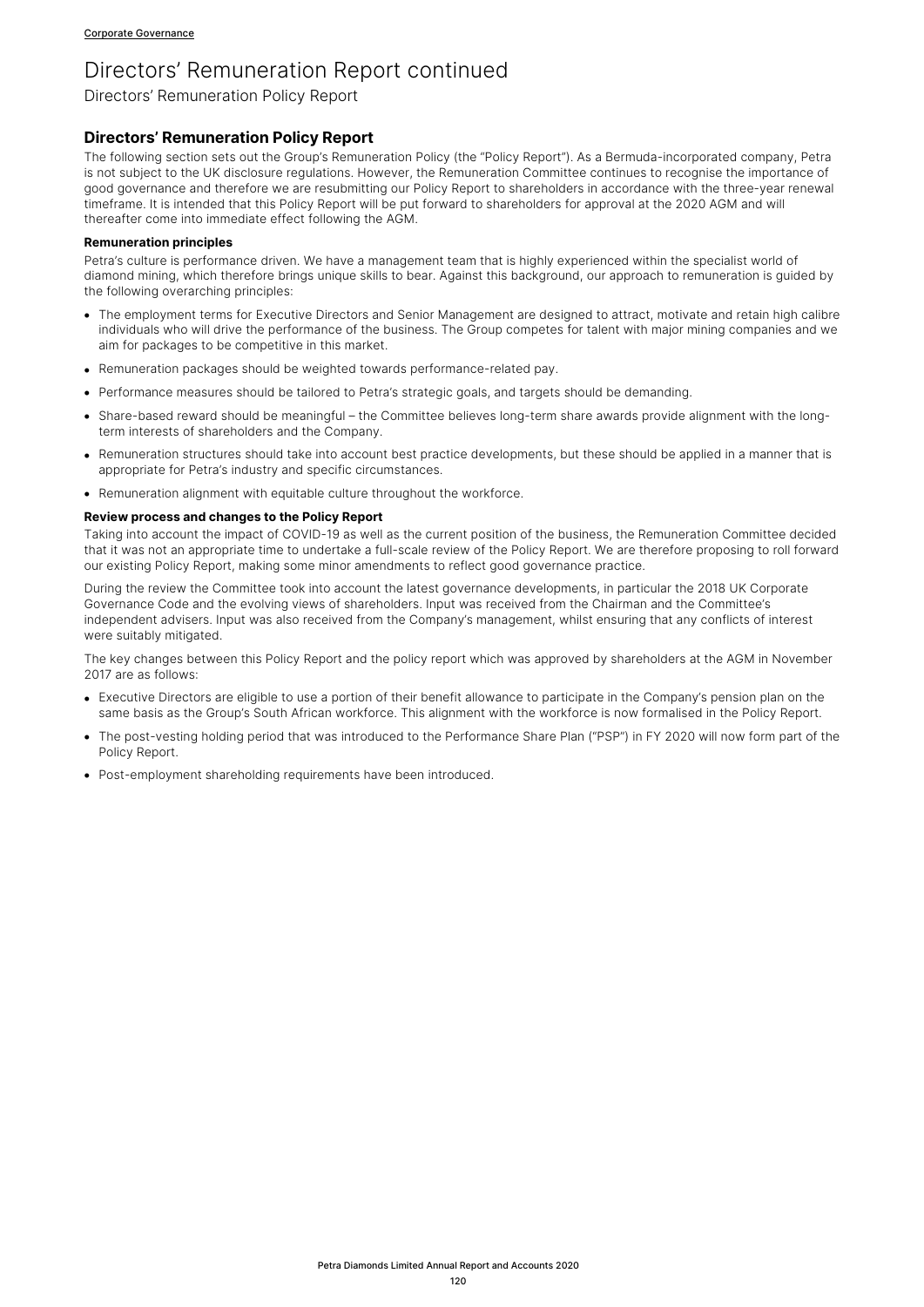| <b>Fixed remuneration</b>    |                                                                                                                                                                                                                                                |
|------------------------------|------------------------------------------------------------------------------------------------------------------------------------------------------------------------------------------------------------------------------------------------|
| <b>Salary</b>                |                                                                                                                                                                                                                                                |
| Purpose and link to strategy | • To attract and retain Executive Directors of the calibre required by the business.                                                                                                                                                           |
|                              | This is a core element of the remuneration package.<br>$\bullet$                                                                                                                                                                               |
| Operation                    | • The base salaries for Executive Directors are determined by the Committee taking into<br>account a range of factors including:                                                                                                               |
|                              | • the scope of the role;                                                                                                                                                                                                                       |
|                              | • the individual's performance and experience; and                                                                                                                                                                                             |
|                              | • positioning against comparable roles in other mining companies of similar size and<br>complexity.                                                                                                                                            |
|                              | • Base salaries are normally reviewed annually with changes effective from the start of the<br>financial Year on 1 July.                                                                                                                       |
|                              | <b>Current implementation</b>                                                                                                                                                                                                                  |
|                              | • With effect from 1 July 2020, Executive Director salaries were unchanged from 1 July<br>2019:                                                                                                                                                |
|                              | • Richard Duffy, CEO - £370,800; and                                                                                                                                                                                                           |
|                              | $\bullet$ Jacques Breytenbach, CFO - £265,200.                                                                                                                                                                                                 |
| Maximum opportunity          | • In determining salary increases, the Committee is mindful of general economic conditions<br>and salary increases for the broader Company employee population.                                                                                |
|                              | More significant increases may be made at the discretion of the Committee in certain<br>$\bullet$<br>circumstances, including (but not limited to):                                                                                            |
|                              | • where an individual's scope of responsibilities has increased;                                                                                                                                                                               |
|                              | • where, in the case of a new Executive Director who is positioned initially on a lower<br>starting salary, an individual has gained appropriate experience in the role; and                                                                   |
|                              | • where the positioning is out of step with salary for comparable roles in the market.                                                                                                                                                         |
| <b>Benefits</b>              |                                                                                                                                                                                                                                                |
| Purpose and link to strategy | • To provide market competitive benefits.                                                                                                                                                                                                      |
| Operation                    | • Benefit policy is to provide an appropriate level of benefit for the role taking into account<br>relevant market practice.                                                                                                                   |
|                              | Under the current arrangements, Executive Directors receive:                                                                                                                                                                                   |
|                              | • a benefits allowance of 10% of salary in respect of both benefits and pension; and                                                                                                                                                           |
|                              | • Group life, disability and critical illness insurance.                                                                                                                                                                                       |
|                              | • Executive Directors may use a portion of their benefit allowance to contribute to the<br>Company's defined contribution pension plan up to the maximum contribution in line with<br>the wider workforce, funded from the benefits allowance. |
|                              | • The Committee retains the discretion to provide reasonable additional benefits based on<br>individual circumstances (e.g. travel allowance and relocation expenses for new hires, or<br>pension arrangements).                               |
| Maximum opportunity          | The benefit provision will be set at an appropriate level taking into account the cost to the<br>Company and the individual's circumstances.                                                                                                   |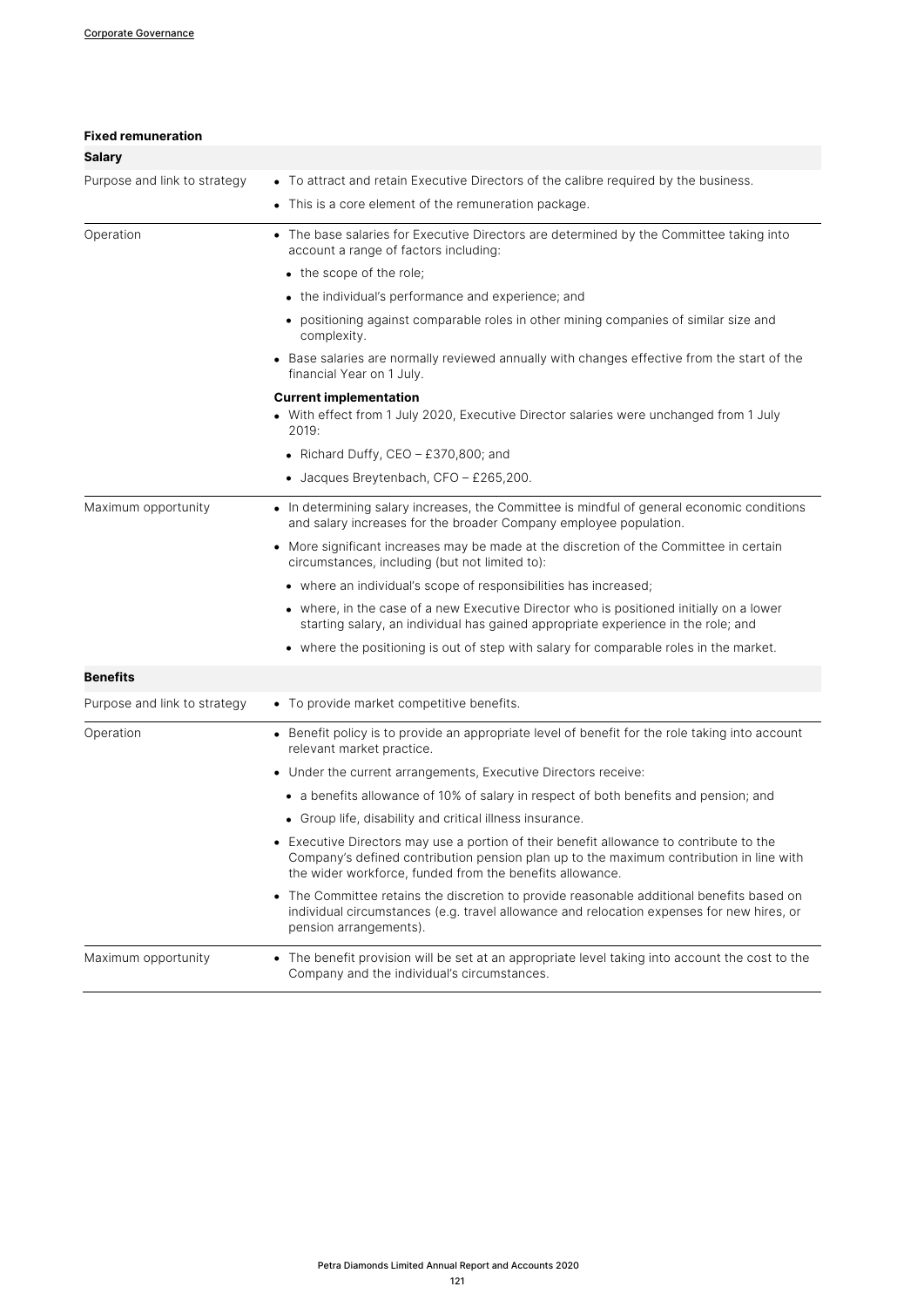Directors' Remuneration Policy Report

# **Directors' Remuneration Policy Report continued**

| <b>Variable remuneration</b>  |                                                                                                                                                                                                                                                                                                                                                                                                                                          |
|-------------------------------|------------------------------------------------------------------------------------------------------------------------------------------------------------------------------------------------------------------------------------------------------------------------------------------------------------------------------------------------------------------------------------------------------------------------------------------|
| <b>Annual bonus</b>           |                                                                                                                                                                                                                                                                                                                                                                                                                                          |
| Purpose and link to strategy  | • To motivate and reward performance measured against annual key financial, operational<br>and strategic goals of the Company, which reflect critical factors of success.                                                                                                                                                                                                                                                                |
|                               | • Deferred element of the annual bonus ensures that part of the value of payments earned<br>remains aligned to the Company's share price, thus creating alignment with the<br>shareholder experience.                                                                                                                                                                                                                                    |
| Operation                     | • Short-term annual incentive based on performance during the financial year.                                                                                                                                                                                                                                                                                                                                                            |
|                               | • A proportion of the award earned for a financial year will normally be deferred into shares.                                                                                                                                                                                                                                                                                                                                           |
|                               | • Deferred shares may accrue dividend equivalents.                                                                                                                                                                                                                                                                                                                                                                                       |
|                               | • In exceptional circumstances, where delivery of the deferred element of the bonus in<br>shares is deemed by the Company to be impractical for any reason (e.g. due to exchange<br>control or other regulatory restrictions) cash equivalents linked to the share price provide<br>alignment with shareholders. In the event that awards are, exceptionally, delivered as<br>cash the amount would normally be used to purchase shares. |
|                               | • Awards will be subject to malus and clawback provisions.                                                                                                                                                                                                                                                                                                                                                                               |
| Maximum opportunity           | • Maximum award of up to 150% of base salary.                                                                                                                                                                                                                                                                                                                                                                                            |
| Performance measures          | • The amount of bonus earned is based on performance against financial, operational,<br>strategic and personal measures.                                                                                                                                                                                                                                                                                                                 |
|                               | • The Committee reviews the performance measures annually and sets targets to ensure<br>that they are linked to corporate priorities and are appropriately stretching in the context<br>of the business plan.                                                                                                                                                                                                                            |
|                               | • Prior to determining bonus outcomes, the Committee considers performance in the round<br>to ensure that actual bonuses are appropriate. The Committee retains the discretion to<br>amend the formulaic outcome if considered appropriate and to ensure fairness to both<br>shareholders and participants.                                                                                                                              |
|                               | Any amounts deferred into shares, normally for a period of two years, will be subject to<br>continuing employment, but not to any further performance measures.                                                                                                                                                                                                                                                                          |
| <b>Performance Share Plan</b> |                                                                                                                                                                                                                                                                                                                                                                                                                                          |
| Purpose and link to strategy  | • To motivate and reward for the delivery of long-term objectives in line with the business<br>strategy.                                                                                                                                                                                                                                                                                                                                 |
|                               | • To create alignment with the shareholder experience and motivate long-term objectives.                                                                                                                                                                                                                                                                                                                                                 |
| Operation                     | • Awards of conditional shares (or equivalent) which will normally vest based on<br>performance over a period of three years.                                                                                                                                                                                                                                                                                                            |
|                               | • Awards granted from FY 2020 are normally subject to a two-year post-vesting holding<br>period.                                                                                                                                                                                                                                                                                                                                         |
|                               | Awards may accrue dividend equivalents.<br>$\bullet$                                                                                                                                                                                                                                                                                                                                                                                     |
|                               | • Where delivery in shares is deemed by the Company to be impractical for any reason (e.g.<br>due to exchange control regulations) cash equivalents linked to the share price provide<br>alignment with shareholders.                                                                                                                                                                                                                    |
|                               | • Awards will be subject to malus and clawback provisions.                                                                                                                                                                                                                                                                                                                                                                               |
| Maximum opportunity           | • Maximum award of up to 200% of salary and a normal award of 150% of salary.                                                                                                                                                                                                                                                                                                                                                            |
| Performance measures          | • Vesting is normally based on performance against financial, operational and strategic<br>measures.                                                                                                                                                                                                                                                                                                                                     |
|                               | • The Committee determines targets each year to ensure that targets are stretching and<br>represent value creation for shareholders, while remaining motivational for management.                                                                                                                                                                                                                                                        |
|                               | • The Committee retains the discretion to amend the formulaic outcome if considered<br>appropriate and to ensure fairness to both shareholders and participants.                                                                                                                                                                                                                                                                         |
|                               | • The Committee has additional discretion to make downward adjustments in the event<br>that a significant increase in the share price leads to potentially excessive rewards.                                                                                                                                                                                                                                                            |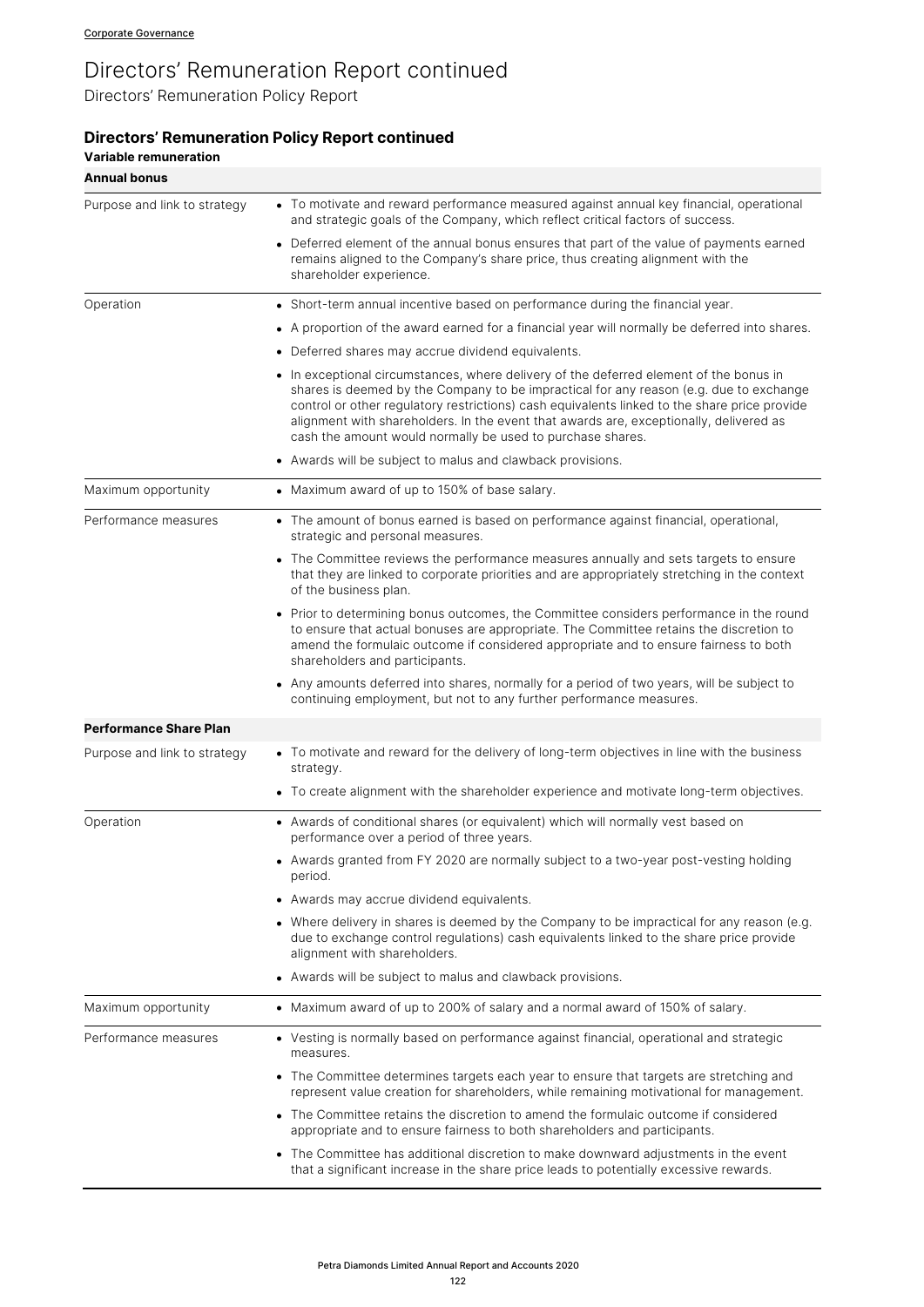## **Shareholding guidelines**

It is the Company's policy that each of the Executive Directors holds a meaningful number of Petra shares. The quideline is to build and maintain a minimum of two years' basic salary for the applicable Director. Newly appointed Executive Directors will normally have five years from the date of appointment to reach this guideline.

### **Post-employment shareholding guidelines**

Executive Directors will normally be expected to maintain a minimum shareholding for two years following ceasing to be an Executive Director.

### **Notes to the Remuneration Policy table**

### Performance measures for incentives

The performance measures and targets for the annual bonus and PSP awards to Executive Directors are intended to be closely aligned with the Company's short-term and long-term objectives. The intention is to provide a direct link between reward levels, performance and the shareholder experience. While the Committee has flexibility to adjust the performance measures used over the course of the Policy, the following broadly summarises the performance measures currently used:

| Cashflow generation      | • Given Petra's current level of debt, one of the key performance measures for Executive<br>Directors is the generation of cashflow and the resultant deleveraging of the Group.                                       |
|--------------------------|------------------------------------------------------------------------------------------------------------------------------------------------------------------------------------------------------------------------|
| Costs and Capex control  | • Petra remains focused on managing costs and profitability. Cost management and capital<br>expenditure measures form part of the annual bonus and PSP metrics.                                                        |
| Production and revenue   | • Carat production and product mix are at the core of Petra's strategy. These measures are<br>therefore embedded in the performance measurement framework.                                                             |
| Corporate and ESG        | • Corporate and strategic priorities including health, safety and ESG measures are explicitly<br>included as part of the annual bonus and PSP framework, reflecting Petra's commitment<br>to corporate responsibility. |
| Total shareholder return | • Share awards are linked to value created for shareholders by measuring both relative and<br>absolute total shareholder return ("TSR").                                                                               |

### Malus and clawback provisions

In line with best practice, the vesting of deferred bonus and PSP awards is subject to malus and clawback provisions. The malus provision enables the Committee to exercise discretion to reduce, cancel or impose further conditions on an award prior to vesting or exercise (as the case may be). The clawback provision enables the Committee to require participants to return some or all of an award after payment or vesting. Both provisions may be applied in circumstances including:

- a serious misstatement of the Company's audited results;
- gross misconduct;
- payments based on erroneous data; or
- a serious failure of risk management.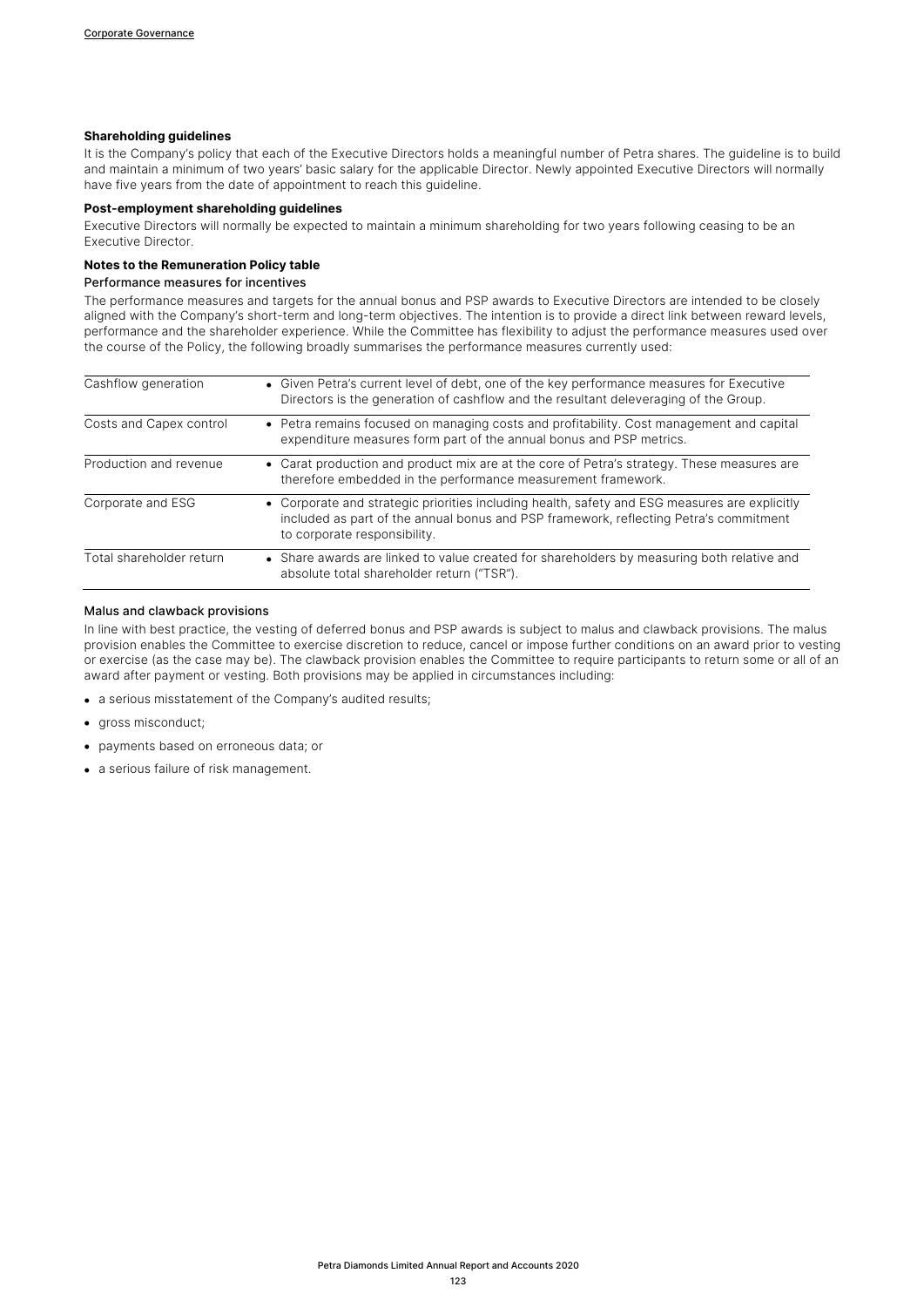Directors' Remuneration Policy Report

# **Directors' Remuneration Policy Report continued**

**Illustration of application of the Remuneration Policy**



The charts above have been compiled using the following assumptions:

| Fixed remuneration (salary and benefits allowance) as at 1 July 2020.                                                                                                                                   |  |
|---------------------------------------------------------------------------------------------------------------------------------------------------------------------------------------------------------|--|
| • Annual bonus: maximum award of up to 150% of salary.                                                                                                                                                  |  |
| • PSP: FY 2021 conditional awards will be determined once the ongoing capital restructuring<br>has been finalised. The normal award size of 150% of annual salary is shown for reference.               |  |
| • The amounts shown in the minimum, mid and maximum scenarios do not take into account<br>share price growth. The amounts in all scenarios do not take into account receipt of<br>dividend equivalents. |  |
|                                                                                                                                                                                                         |  |
| Fixed remuneration only.                                                                                                                                                                                |  |
| Fixed remuneration plus variable pay for the purpose of illustration as follows:                                                                                                                        |  |
| • Annual bonus: assumes a bonus pay-out of 50% of maximum.                                                                                                                                              |  |
| • PSP: assumes vesting of 50% of maximum.                                                                                                                                                               |  |
| Fixed remuneration plus variable pay for the purpose of illustration as follows:                                                                                                                        |  |
| • Annual bonus: assumes a bonus pay-out of 100% of maximum.                                                                                                                                             |  |
| • PSP: assumes vesting of 100% of maximum.                                                                                                                                                              |  |
| Fixed remuneration plus variable pay for the purpose of illustration as follows:                                                                                                                        |  |
| • Annual bonus: assumes a bonus pay-out of 100% of maximum.                                                                                                                                             |  |
| • PSP: assumes vesting of 100% of maximum plus 50% share price growth.                                                                                                                                  |  |
|                                                                                                                                                                                                         |  |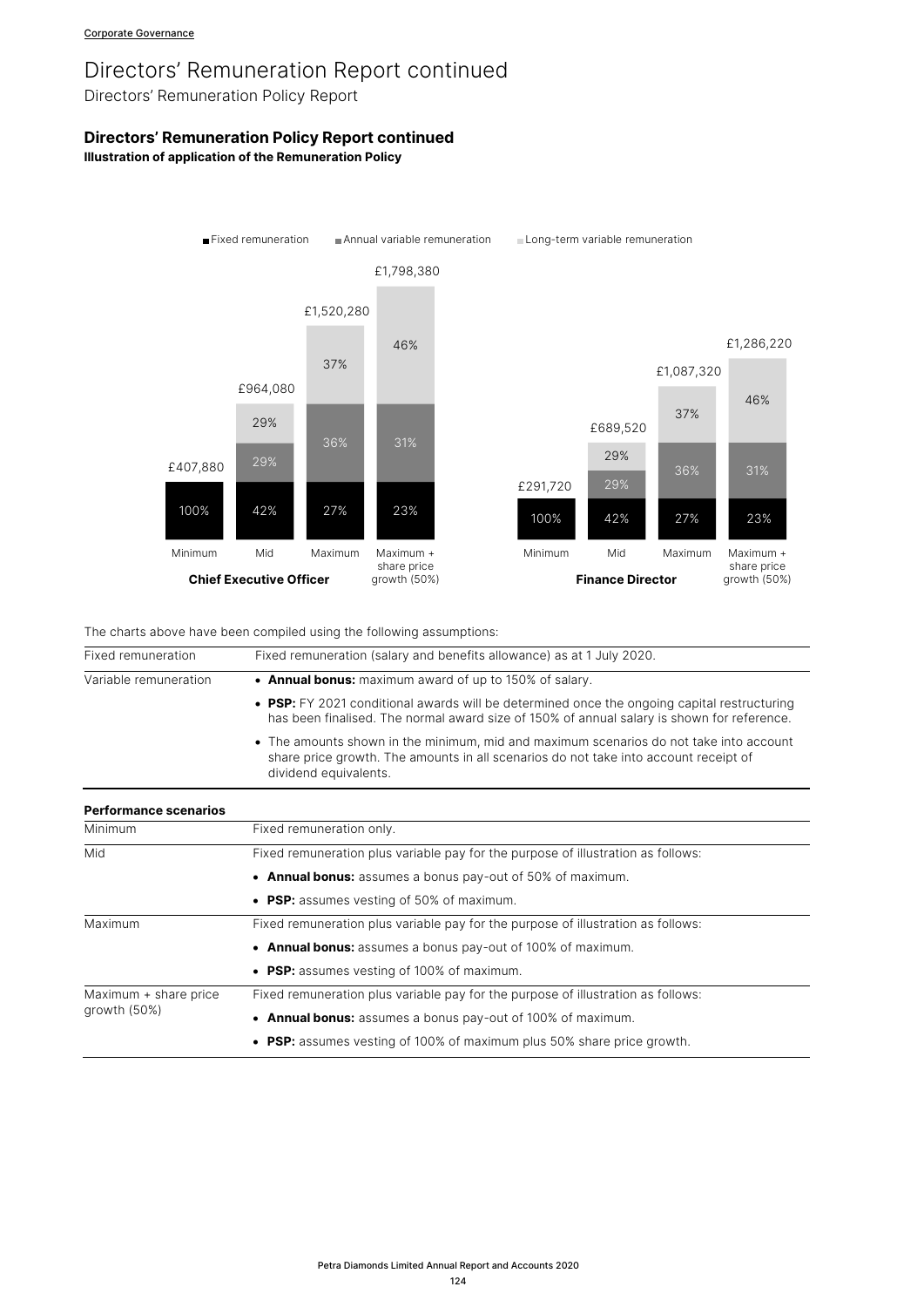## **Recruitment policy**

The Committee's key principle when determining appropriate remuneration arrangements for a new Executive Director (appointed from within the organisation or externally) is to ensure that arrangements are in the best interests of both Petra and its shareholders, without paying more than is considered necessary by the Committee to recruit an executive of the required calibre to develop and deliver the business strategy.

| Fixed pay               | Salary and benefits would be determined within the bounds of the future policy table<br>above.                                                                                                                                                                                                                                                                                                                                                                                                                           |  |
|-------------------------|--------------------------------------------------------------------------------------------------------------------------------------------------------------------------------------------------------------------------------------------------------------------------------------------------------------------------------------------------------------------------------------------------------------------------------------------------------------------------------------------------------------------------|--|
| Variable pay            | The UK regulations reguire the identification of a maximum level of variable pay which<br>may be granted on recruitment (excluding any buy-out arrangements). The maximum level<br>of variable pay (bonus and long-term incentives) for a new recruit will be consistent with<br>the Policy table on page 122. Within these limits and where appropriate the Committee<br>may tailor the incentives (e.g. timeframe, form and performance criteria) based on the<br>commercial circumstances at the time of recruitment. |  |
| Buy-outs                | The Committee may need to buy out remuneration forfeited on joining Petra. In such<br>circumstances, the Committee will seek to ensure any buy-out is of comparable<br>commercial value and is capped as appropriate.                                                                                                                                                                                                                                                                                                    |  |
|                         | The quantum, form and structure of any buy-out arrangement will be determined by the<br>Committee taking into account the terms of the forfeited arrangements (e.g. form of<br>award, timeframe, performance criteria, likelihood of vesting, etc.). The buy-out may be<br>structured as an award of cash or shares; however, where appropriate, the Committee will<br>normally seek to make awards under the existing incentive plans.                                                                                  |  |
| Non-Executive Directors | On the appointment of a new Non-Executive Chairman or Non-Executive Director, the<br>fees will be consistent with the policy set out on page 126. Fees to Non-Executive<br>Directors will not include share options or other performance-related elements.                                                                                                                                                                                                                                                               |  |

### **Executive Director service contracts and policy on payment for loss of office**

When determining leaving arrangements for an Executive Director, the Committee takes into account any contractual agreements including the provisions of any incentive arrangements, typical market practice and conduct of the individual. The Committee may also make any payments by way of compromise or settlement of any claim arising in connection with an Executive Director's cessation. Any such payments may include amounts in respect of accrued leave and any other professional or legal fees in connection with the cessation.

| Notice period             | The Executive Director service contracts are terminable by 12 months' written notice on<br>either side and contain non-compete and non-solicitation clauses (dealing with<br>customers/clients and non-solicitation of Directors or senior employees restrictions<br>following termination).                                                                                                                                                                                                                                                                       |
|---------------------------|--------------------------------------------------------------------------------------------------------------------------------------------------------------------------------------------------------------------------------------------------------------------------------------------------------------------------------------------------------------------------------------------------------------------------------------------------------------------------------------------------------------------------------------------------------------------|
| Payment in lieu of notice | In the event of termination by the Company of an Executive Director's employment, the<br>contractual remuneration package (incorporating base salary and benefits including any<br>legal and professional fees), reflecting the 12-month notice period, would normally be<br>payable.                                                                                                                                                                                                                                                                              |
| Annual bonus              | The Executive Director may, at the discretion of the Committee, remain eligible to receive<br>an annual bonus for the financial year in which they ceased employment. Such a bonus<br>will be determined by the Committee taking into account time in employment and<br>performance.                                                                                                                                                                                                                                                                               |
| Share awards              | 'Good leavers' (e.g. ill health or retirement)<br>If a participant is deemed to be a good leaver, unvested awards will usually continue until<br>the normal vesting date, unless the Board determines that the award will vest sooner (e.g.<br>at the time of departure). For PSP awards any vesting will normally take account of any<br>performance targets and, unless the Board determines otherwise, the time elapsed since<br>the award was granted. The Board will determine the extent to which any post-vesting<br>holding period will continue to apply. |
|                           | 'Bad leavers'<br>If a participant is deemed to be a bad leaver, unvested awards will lapse.                                                                                                                                                                                                                                                                                                                                                                                                                                                                        |